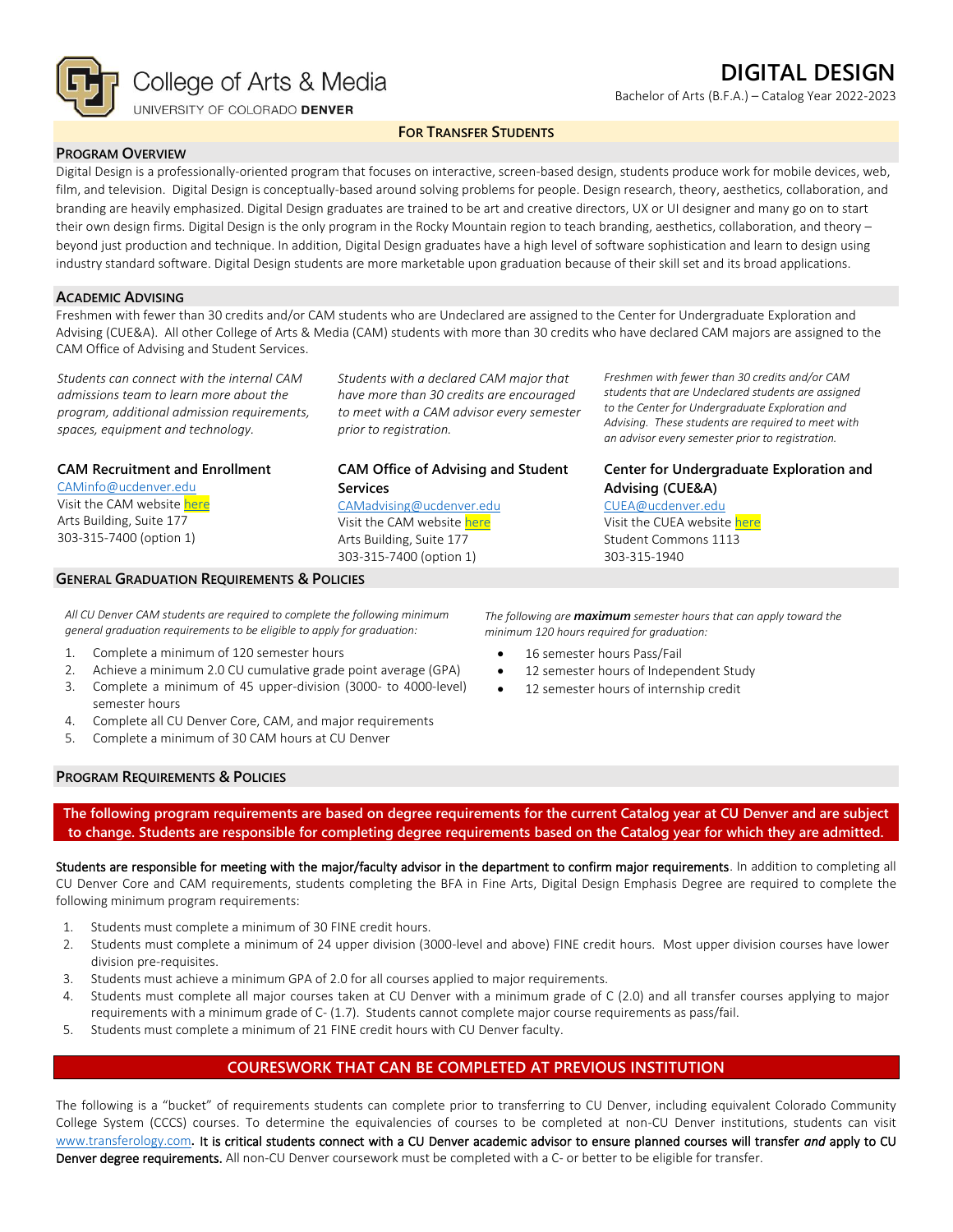

## UNIVERSITY OF COLORADO DENVER

# **DIGITAL DESIGN**

Bachelor of Arts (B.F.A.) – Catalog Year 2022-2023

#### **FOR TRANSFER STUDENTS**

Students interested in completing an Associate (A.A. or A.S.) Degree or a Colorado Statewide Transfer Articulation Agreement or Degree with [Designation \(DWD\)](https://highered.colorado.gov/Academics/Transfers/TransferDegrees.html) must work with their community/junior college academic advisor to create an academic plan that accounts for all degree or transfer articulation agreement requirements. Colorado Community College Students may also explore the option to complet[e Reverse Transfer](https://degreewithinreach.wordpress.com/) at CU Denver.

| <b>CU Denver Requirements</b>                      | <b>CU</b><br>Denver<br><b>Credits</b> | <b>CCCS Equivalent Courses &amp; Notes</b>                                                                                         | CCCS<br>Credits |
|----------------------------------------------------|---------------------------------------|------------------------------------------------------------------------------------------------------------------------------------|-----------------|
| <b>CU Denver Core Curriculum</b><br>Requirements   | $34 - 40$                             |                                                                                                                                    |                 |
| ENGL 1020 - Core Composition I                     | 3                                     | <b>FNG 121</b>                                                                                                                     | $\overline{3}$  |
| ENGL 2030 - Core Composition II                    | $\mathbf{R}$                          | <b>FNG 122</b>                                                                                                                     | 3               |
| Mathematics                                        | $3 - 4$                               | GT-MA1 (MAT 120 recommended)                                                                                                       | $3 - 4$         |
| Arts                                               | 3                                     | GT-AH (ART 111 recommended)                                                                                                        | 3               |
| <b>Humanities</b>                                  | 3                                     | GT-AH or GT-HI (ART 112 recommended)                                                                                               | 3               |
| <b>Behavioral Sciences</b>                         | $3 - 4$                               | GT-SS                                                                                                                              | $3 - 4$         |
| Social Sciences                                    | $3 - 4$                               | GT-SS or GT-HI <sup>*</sup>                                                                                                        | $3 - 4$         |
| Natural/Physical Science with lab                  | $4 - 5$                               | GT-SC1                                                                                                                             | $4 - 5$         |
| Natural/Physical Science without lab<br>or Math    | $3 - 5$                               | GT-SC2 or GT-MA1 (except the course used for Core Math) or GT-SC1                                                                  | $3 - 5$         |
| <b>International Perspectives</b>                  | 3                                     | Additional GT-AH, HI, SS* (see note below)                                                                                         | $\overline{3}$  |
| Cultural Diversity                                 | 3                                     | To be completed at CU Denver. This requirement must be completed with an upper-division course<br>and CCCS courses will not apply. |                 |
| Non-Major Arts (Music, Theatre, Film,<br>or Dance) | 3                                     |                                                                                                                                    | $\overline{3}$  |
| <b>Digital Design Transfer Credits</b>             | $21 - 33$                             |                                                                                                                                    |                 |
| FINE 2600 Art History Survey I                     | 3                                     | <b>ART 111</b>                                                                                                                     | 3               |
| FINE 2610 Art History Survey II                    | 3                                     | <b>ART 112</b>                                                                                                                     | $\overline{3}$  |
| FINE 1100 Drawing I                                | 3                                     | ART 121                                                                                                                            | 3               |
| FINE 1500 3D Design                                | $\overline{3}$                        | <b>ART 132</b>                                                                                                                     | 3               |
| FINE 2155 Intro to Digital Photography             | 3                                     | <b>ART 139</b>                                                                                                                     | 3               |
| FINE 2405 Intro to Digital Design                  | 3                                     | MGD 111 + MGD 112                                                                                                                  | 6               |
| FINE 2415 Typography Studio                        | 3                                     | MGD 105 + MGD 116                                                                                                                  | 6               |
| Visual Arts Electives                              | $0 - 9$                               | Please consult a CAM Advisor for options.                                                                                          | 9               |
| Pre-20 <sup>th</sup> C. Art History Elective       | $0 - 3$                               | Please consult a CAM Advisor for options.                                                                                          | 3               |
| <b>TOTAL</b>                                       | 55-73                                 |                                                                                                                                    |                 |

*\**The applicability of Guaranteed Transfer (GT Pathways) courses to specific CU Denver Core Curriculum requirements requires completion of a block of five courses: two GT-AH course; one GT-HI course; one GT-SS course; and one additional GT-AH, GT-HI, or GT-SS course.

## **SAMPLE PLAN – COURESWORK TO BE COMPLETED AT CU DENVER**

Based on successful completion of 60 applicable transfer credits and the complete "bucket" of requirements outlined above, students would have the following remaining to complete at CU Denver. At CU Denver, students must tailor this plan based on the evaluation of previously completed college coursework (e.g., AP, IB, CLEP, dual/concurrent enrollment, and transfer credit), course availability, individual preferences related to course load, summer term courses, part-time or full-time student status, or add-on programs such as minors or double-majors.

Note: this plan assumes students have completed the CAM Foreign Language proficiency requirement. Students who have not fulfilled this requirement must work with a CU Denver CAM Academic Advisor to modify this plan. (Students must demonstrate foreign language proficiency through a 2<sup>nd</sup> semester college-level course equivalent (e.g., SPA 112 or ASL 122), proficiency testing through CU Denver's Department of Modern Languages, or submitting their high school transcript demonstrating completion of a 2<sup>nd</sup> year (Level II) high school course with a minimum grade of "C-" (1.7) in the 2<sup>nd</sup> semester of the 2<sup>nd</sup> year).

| ത | Fall                           | CRS | Sprina                                  | <b>CRS</b> |
|---|--------------------------------|-----|-----------------------------------------|------------|
|   | FINE 1000 Fostering Creativity |     | FINE 3404 Typography II (Spring only)   |            |
|   | Cultural Diversity             |     | FINE 3414 Motion Design I (Spring only) |            |
|   |                                |     | FINE 3415 Design Studio I (Spring only) |            |
|   | <b>Total Credit Hours</b>      |     | <b>Total Credit Hours</b>               |            |

| Spring                                  |  |  |
|-----------------------------------------|--|--|
| FINE 3404 Typography II (Spring only)   |  |  |
| FINE 3414 Motion Design I (Spring only) |  |  |
| FINE 3415 Design Studio I (Spring only) |  |  |
| <b>Total Credit Hours</b>               |  |  |